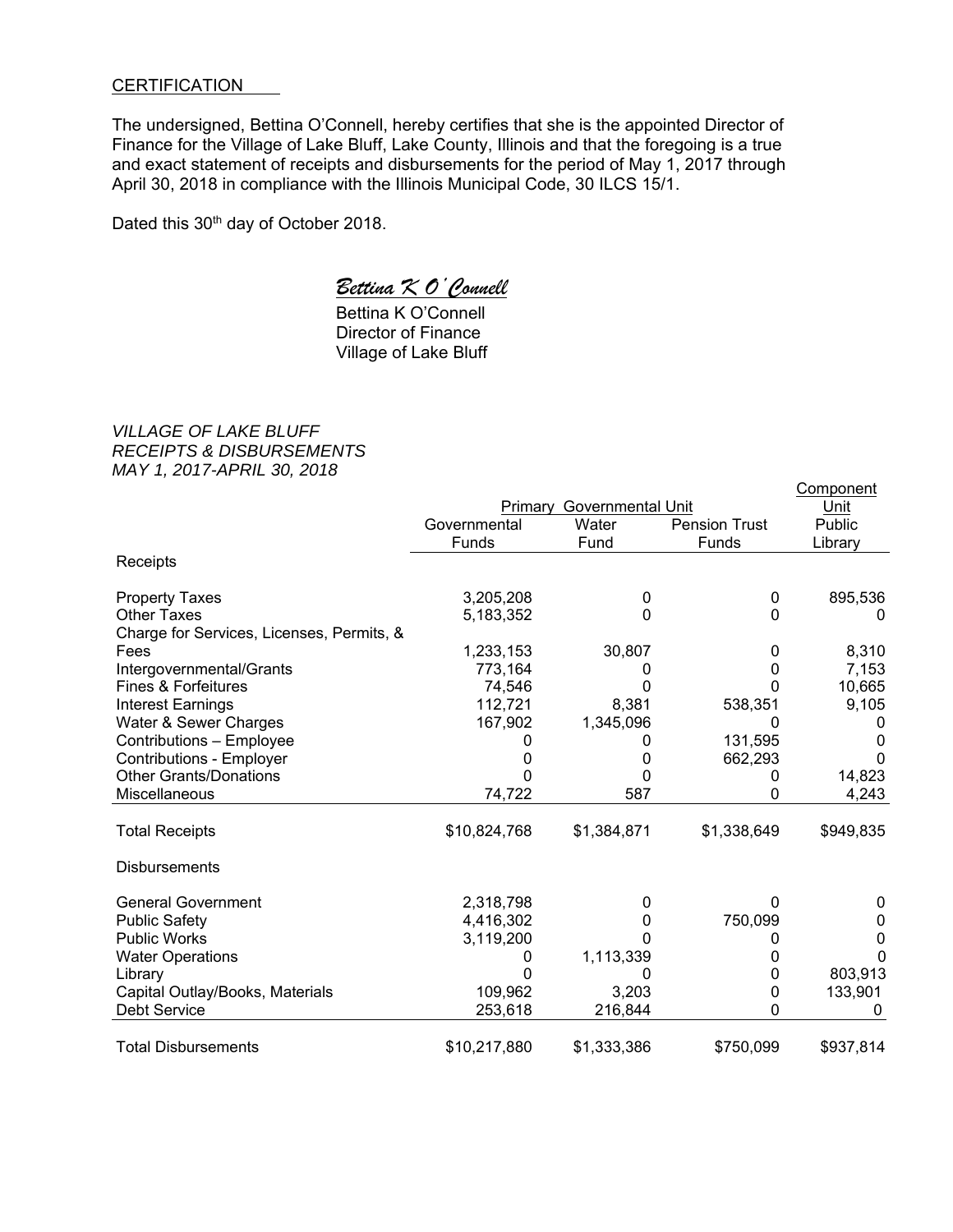Compensation:

*Under \$25,000*: Barry, Kevin; Biondi, Linda; Bottalico, Franco; Brady, Eileen; Capozzi, Michael; Dove, Hannah; Durot, Peter; Eriksen, Sara; Fifhause, Anna; Geraghty, Meghan; Gillen, Caroline; Glynn, Aiden; Glynn, David; Guido, Christopher; Hartman, Jacob; Harvey, Daniel; Hinkle, Brittany; Horan, Jenifer; Javier, Madalyn; Johnson, Christine ; Krause, Karen; McGrain, Michael; McKinnon, Terry; Nedland, Derek; Newton, Gloria; Osada, Claire; Padley, Deborah; Price, Carter; Reinhard, Skylar; Robin, Lisa; Rodriguez, Alex; Russell, George; Sacherer, Laurence; Sawicz, Jacqueline; Scopelliti, John; Shank, Jeffrey; Spezzano, Carrie; Stockman, Claudia; Ward, Thomas; Williams, Donna.

*\$25,000 to \$49,999*: Carter, Carol; Horn, Adam; Jarvi, Eliza; Lavalle, Liliana; O'Hara, Martha; Shanley-Roberts.

*\$50,000 to \$74,999*: Bailey, Eric; Belanger, Andrew; Bodame, Michael; Ciolek, Gail; Cole, D. Glen; Dunne, Thomas; Gusterine, Nancy; Hosking, W.M; Jensen, Lyndon; McCutcheon, Pamela; Mount, Jason; Orsini IV, Andrew; Toberman, Mick; Weatherall, Yulanda.

*\$75,000 to \$99,999*: Corona, Naisla; Croak, Michael; Elfering, Peter;

Hertel, Robert, Jr.; Lawler, John J; O'Connell, Bettina; Scheibl, Marlene; Serdar, Timothy; Tarpey, Phillip; Terlap, James.

*\$100,000 to \$124,999*: Hansen, Jeff; Kreusch, Timothy; Malkov, Lisa; Price, Merritt; Schmidt, Daniel D.; Smizinski, Matthew; Szalkowski, Mark; Vinson, Thomas.

\$125,000 & over: Belmonte, David; Brezinski, Robert; Gehrke, Erik; Griffin, Susan; Irvin, R. Drew; Reynolds, James.

## Vendor Payments:

121 Elevator Incorporated 3,808; A Plus Building Services 15,190; A Plus Building Services Corp 10,850; Aa Service Co. 14,586; Access One, Inc. 7,608; Acg 5,225; ADP Inc. 6,564; Ads Environmental Services 3,870; Advanced Business Group LLC 6,050; Air One Equipment, Inc. 15,438; Alternate Power Industries, 5,167; Amazon 22,600; American Backflow Prevention 2,819; American Printing Technologies, Inc 4,114; Architectural Consultants Group 19,157; At & T 5,967; Averus 3,957; Axon Enterprises 6,481; Baker & Taylor Entertainment 54,064; Baxter & Woodman 111,300; Behm Enterprises Inc. 7,500; Belli & Belli Architects & 3,000; Benistar/Ua-6803 10,936; Berger Excavating Contractors 323,804; Berry Tire & Auto 3,317; Biagi Plumbing 4,150; BlueCross Blue Shield Of Il 251,899; BlueCross BlueShield Of Il 38,760; Bound Tree Medical, Llc 5,148; Brick House Farms X LLC 2,981; Brimar Led 8,227; BS&A Software 59,945; Burke Printing 8,020; Burris Equipment Co. 2,535; Call One 4,391; Catering By Kenny 5,210; CDW Government, Inc. 7,682; Central Lake County Joint 629,710; Chicago Communication Serv. Inc 4,656; Chicago Tribune 3,238; Christopher Burke Engineering 15,185; Christopher Guido 3,217; Cit Trucks 2,813; City Of Lake Forest 589,208; Com Ed 59,130; Comcast Cable 6,857; Commission On Accreditation 4,257; Computer View, Inc. 22,764; Core & Main LP 21,280; Crystal Management & 7,740; Daisey Book Co 4,295; Dan Dalponte 6,989; David Graf 7,750; De Muth Inc 35,850; Deerfield Police Department 7,061; Delta Dental 51,363; Demco, Inc 5,314; DK Organics, LLC 29,500; Drew & Brynn Daniels 17,236; DSR Construction Co. 5,000; Ebsco Information Services 4,190; Ebsco Subscription Services 3,626; Empire Today 6,000; Entre Solutions Ii 5,984; Esri, Inc. 4,050; Feece Oil Company 54,067; Fiore Nursery & Landscape 5,210; First Bankcard 9,374; First Communications, LLC 5,237; Flolo Corporation 3,632; Food For Thought 4,317; Front Range Environmental 56,951; Geater Backhoe Service 5,400; Gewalt Hamilton Assoc., Inc. 94,541; Glen Cole 5,408; Govhr USA 21,675; GovIT Consortium 7,602; Gregg Marsh 7,988; Groot Industries 482,784; Hampton, Lenzini & Renwick Inc 24,453; Harris 3,239; Havey Communications, Inc. 14,959; Hawthorn 45 LLC Dba Foxford Communi 5,000; HD Supply Waterworks, Ltd 4,820; Hey And Associates Inc 17,583; Hoerr Construction, Inc. 248,271; Holland & Knight LLP 100,014; Horvat Design Group 3,485; ICMA Retirement Trust 457 152,737; Il Fraternal Order Of Police 6,622; Ill Dept. Of Revenue 134,698; Impact Networking Llc 3,032; Impact Networking, Inc 6,955; Industrial Organizational Sol 6,876; Innovative Interfaces, Inc. 42,437; Int'l Union Of Oper Engineers 12,468; Intelligent Lighting Creations 5,000; Interdev, Llc 68,674; Irma 141,721; Isauro Reyes 6,415; J.G. Uniforms, Inc. 13,976; Jim Murray 5,535; John Krumsee 4,927; John Naylor 2,656; Kathleen Swanton 3,420; Kinnucan Co. 12,225; Kitchen Cubes 12,999; L Marshall Roofing & Sheet Metal 90,760; Lake Bluff Garden Club 8,239; Lake Bluff Park District 28,320; Lake Bluff Police Pension Fund 132,627; Lake Bluff Public Library 8,466; Lake Bluff School Dist. 65 9,069; Lake Forest Acute Care 3,081; Lake Forest Bank & Trust Co. 244,309; Lake Forest School Dist 115 4,121; Lake Forest/Lake Bluff Rotary 3,050; Laluzerne & Smith, Ltd 11,895;